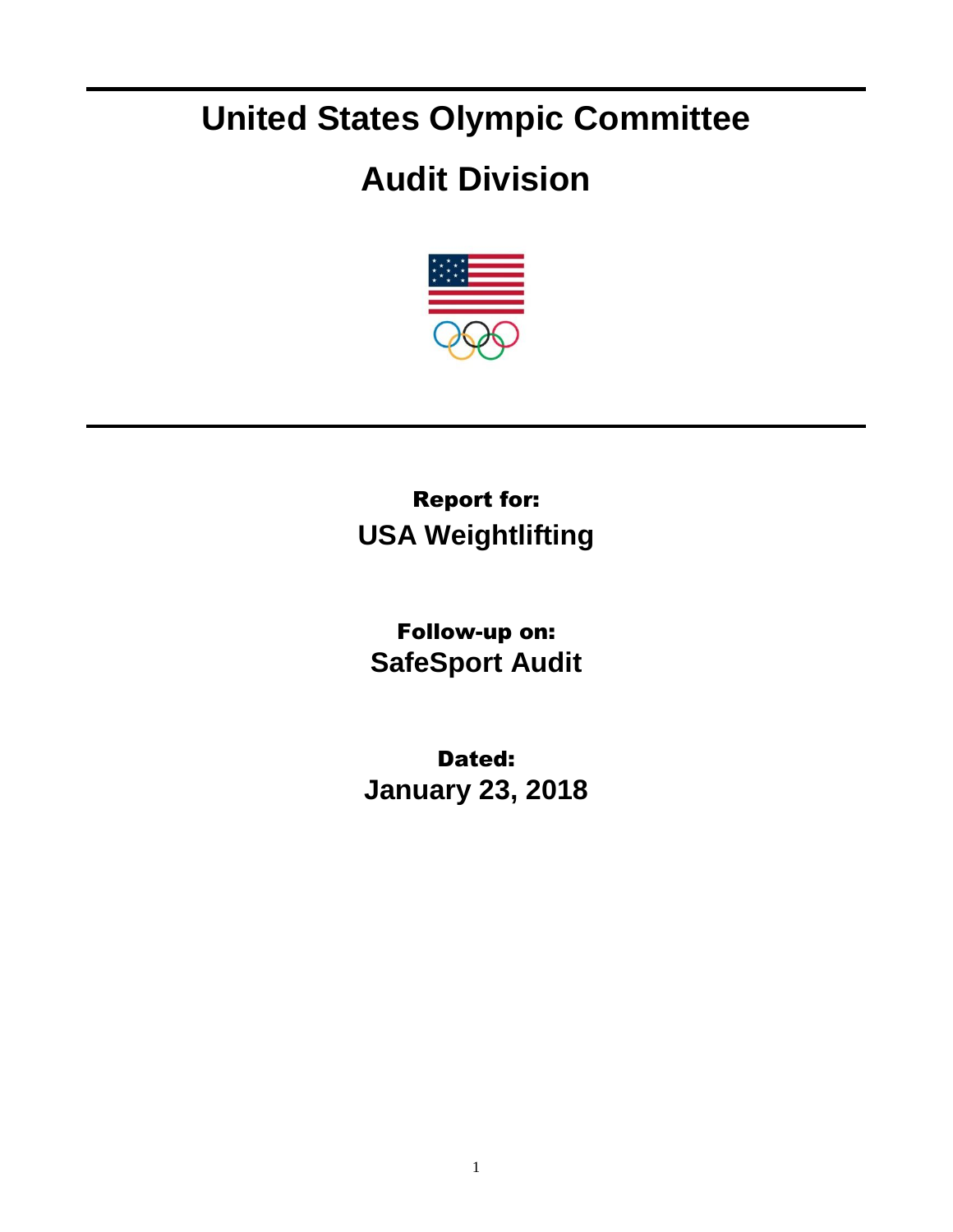UNITED STATES OLYMPIC COMMITTEE 1 Olympic Plaza Colorado Springs, CO 80909



January 23, 2018

Phil Andrews Chief Executive Officer USA Weightlifting

Dear Phil,

During the second and third quarter of 2017, Baker Tilly Virchow Krause (Baker Tilly) performed a SafeSport audit of USA Weightlifting (USAW). The purpose of the follow-up review is to report on the status of recommendations from the SafeSport audit of USAW dated October 2017. Our methodology was limited to communication with USAW and a review of various policies provided by the organization. The Audit Division did not perform additional audit work to verify action was taken. However, SafeSport will be tested during the routine audit process going forward.

The review found that both recommendations were implemented and are considered closed. USAW was prompt to implement the two recommendations in the SafeSport audit.

We thank you and your staff for assisting in the follow-up review.

Sincerely,

fit Julle

Bridget Toelle, CPA, CIA Ellen Senf Senior Director, Audit Staff Auditor

Rick Adams Gary Johansen Chris McCleary

Ellen of Sent

cc: Scott Blackmun Ursula Garza Papandrea